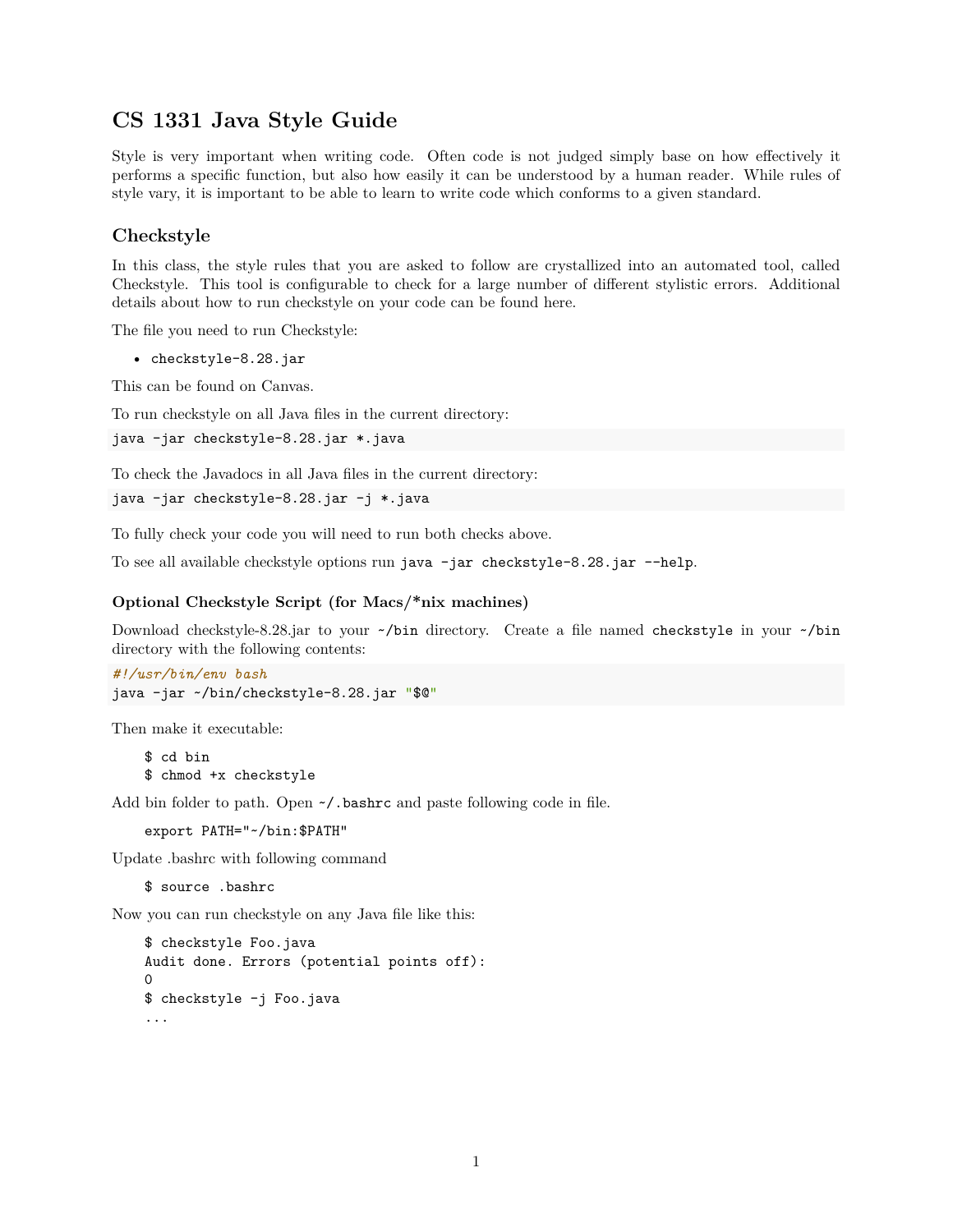## **Style Guidelines**

The rest of this document summarizes and in some cases clarifies Sun/Oracle's Java Code Conventions (and in some places copies it directly) and the Checkstyle checks specified in the CS 1331 configuration of Checkstyle. The Checkstyle web site also documents each of its standard checks here: http://checkstyle.sourceforge.net/checks.html

#### **Names**

- Class names should be capitalized camel case, as in ClassName.
- Method and variable names should be camel case with a lower case first letter, as in variableName. -Constants (final variables) should be all caplital letters with words separated by underscores, as in CONSTANT\_NAME.
- Names should be descriptive, but not excessively long. Avoid single-letter variable names. Exception: loop variables are typically i, j.
- Example:

```
public class ClassName {
   public static final int SOME_CONSTANT;
   private int instanceVariable;
   public int getInstanceVariable() {
        return instanceVariable;
    }
}
```
#### **Indentation and Line Length**

- Each scope should be indented one level deeper than the previous level.
- The class declaration is not indented.
- Method names are indented one level, statements within the method by two levels, and so on.
- Indent with 4 spaces. Do not use TAB characters.
- Avoid lines longer than 80 characters.
- Use the following guidelines to break long lines:
	- **–** Break after commas and before operators.
	- **–** Align method parameters, or if the first line is too long indent the second and subsequent lines by 8 spaces. For example:

```
//CONVENTIONAL INDENTATION
someMethod(int anArg, Object anotherArg, String yetAnotherArg,
           Object andStillAnother) {
    ...
}
//INDENT 8 SPACES TO AVOID VERY DEEP INDENTS
private static synchronized horkingLongMethodName(int anArg,
        Object anotherArg, String yetAnotherArg,
        Object andStillAnother) {
    ...
}
```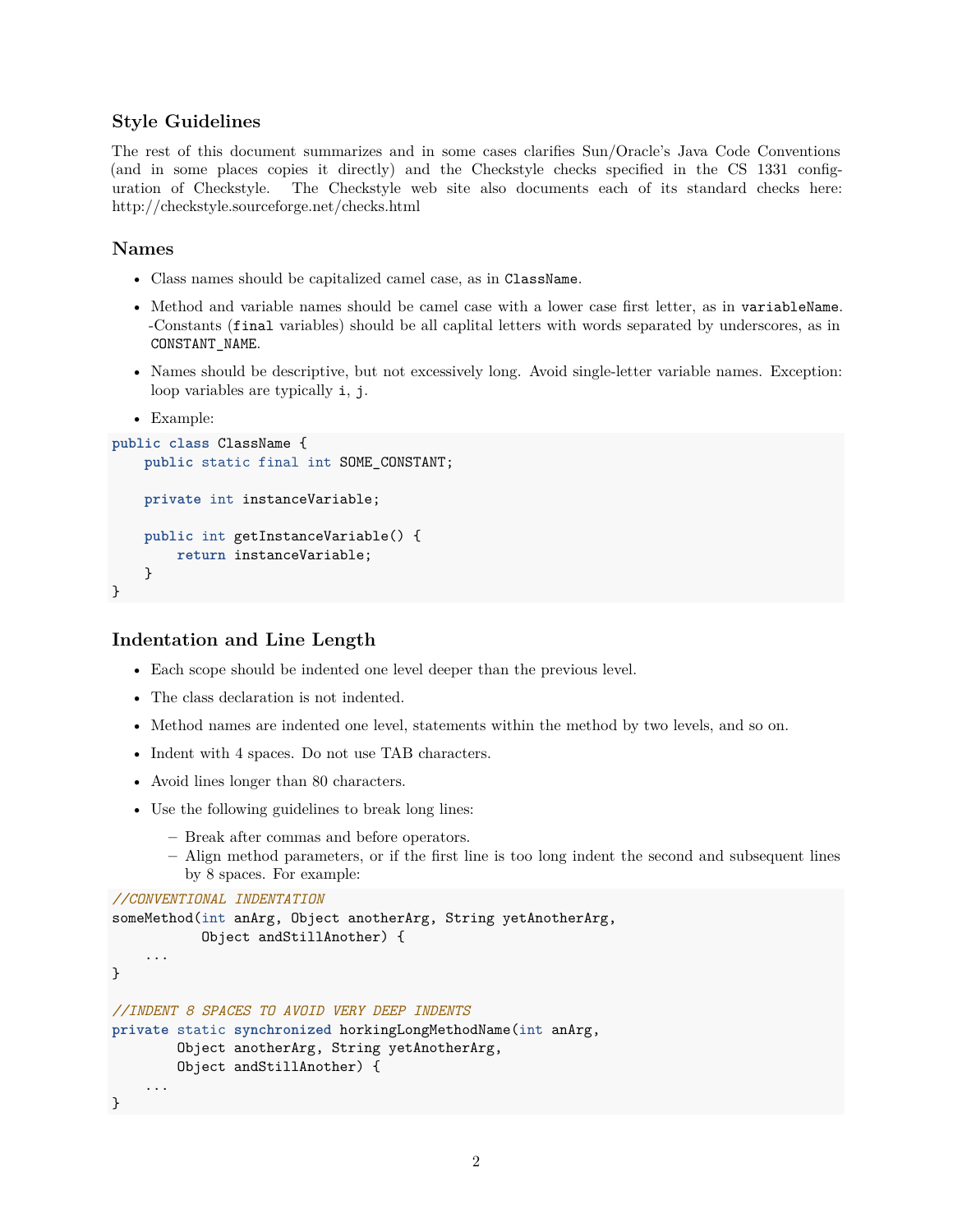• Use 8-spaces to indent subsequent line of multiple-line if statement conditions to help distinguish the condition from the body. For example:

```
//USE THIS INDENTATION INSTEAD
if ((condition1 && condition2)
        || (condition3 && condition4)
        ||!(condition5 && condition6)) {
    doSomethingAboutIt();
}
//OR USE THIS
if ((condition1 && condition2) || (condition3 && condition4)
        ||!(condition5 && condition6)) {
    doSomethingAboutIt();
}
  • Indent ternary expressions as in these examples:
alpha = (aLongBooleanExpression) ? beta : gamma;
alpha = (aLongBooleanExpression) ? beta
                                  : gamma;
alpha = (aLongBooleanExpression)
         ? beta
```

```
: gamma;
```
### **Declarations and Statements**

• Avoid putting more than one statement or declaration on a single line. Prefer

```
int width;
int height
```
to

```
int width, height;
```
• Avoid declaring variables of different types on the same line, as in:

```
int foo, fooarray[]; //WRONG!
```
- If possible, initialize a variable where it is declared.
- Place declarations at the beginning of blocks.
- Do not put spaces between parentheses, "(" and ")", and parameter lists.
- Open brace "{" appears at the end of the same line as the declaration statement
- Closing brace "}" starts a line by itself indented to match its corresponding opening statement, except when it is a null statement the "}" should appear immediately after the "{"
- Separate methods with a blank line.
- Example:

```
public class Sample extends Object {
   int ivar1;
   int ivar2;
   Sample(int i, int j) {
        ivart = i;ivar2 = j;
```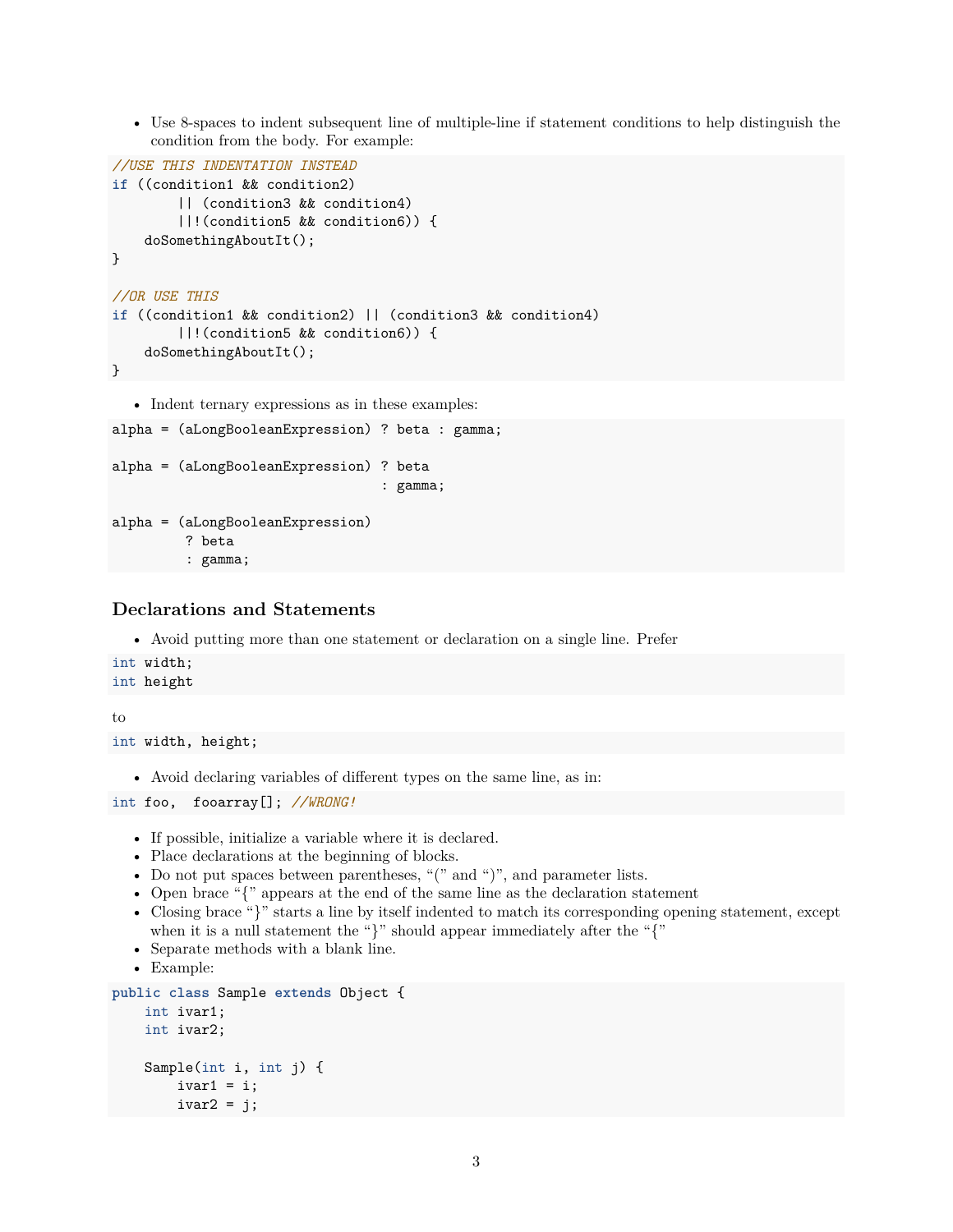```
}
    int emptyMethod() {}
    ...
}
```
• Format compound statements as in the following examples:

```
if (condition) {
    statements;
} else if (condition) {
    statements;
} else {
    statements;
}
for (it i = 0; i < 10; i++) {
    statements;
}
while (condition) {
   statements;
}
do {
    statements;
} while (condition);
try {
    statements;
} catch (ExceptionClass e) {
    statements;
} finally {
    statements;
}
```
# **Javadoc Comments**

- Write Javadoc comments for the class and all public members of a class.
- Don't write Javadoc comments for private members.
- Write non-Javadoc comments for private members as necessary to explain aspects of the code that can't be expressed by the code itself. Such cases should be rare because your code should be selfdocumenting.
- A class comment describes the class's purpose.
- Inlcude an @author tag in all of your class comments with your GT username as your name.

Here's a small example demonstrating proper Javadoc commenting:

**import** java.time.LocalDate;

```
/**
 * Represents an employee who is paid an hourly wage.
 *
 * @author sbhat49
 * @version 13.31
```